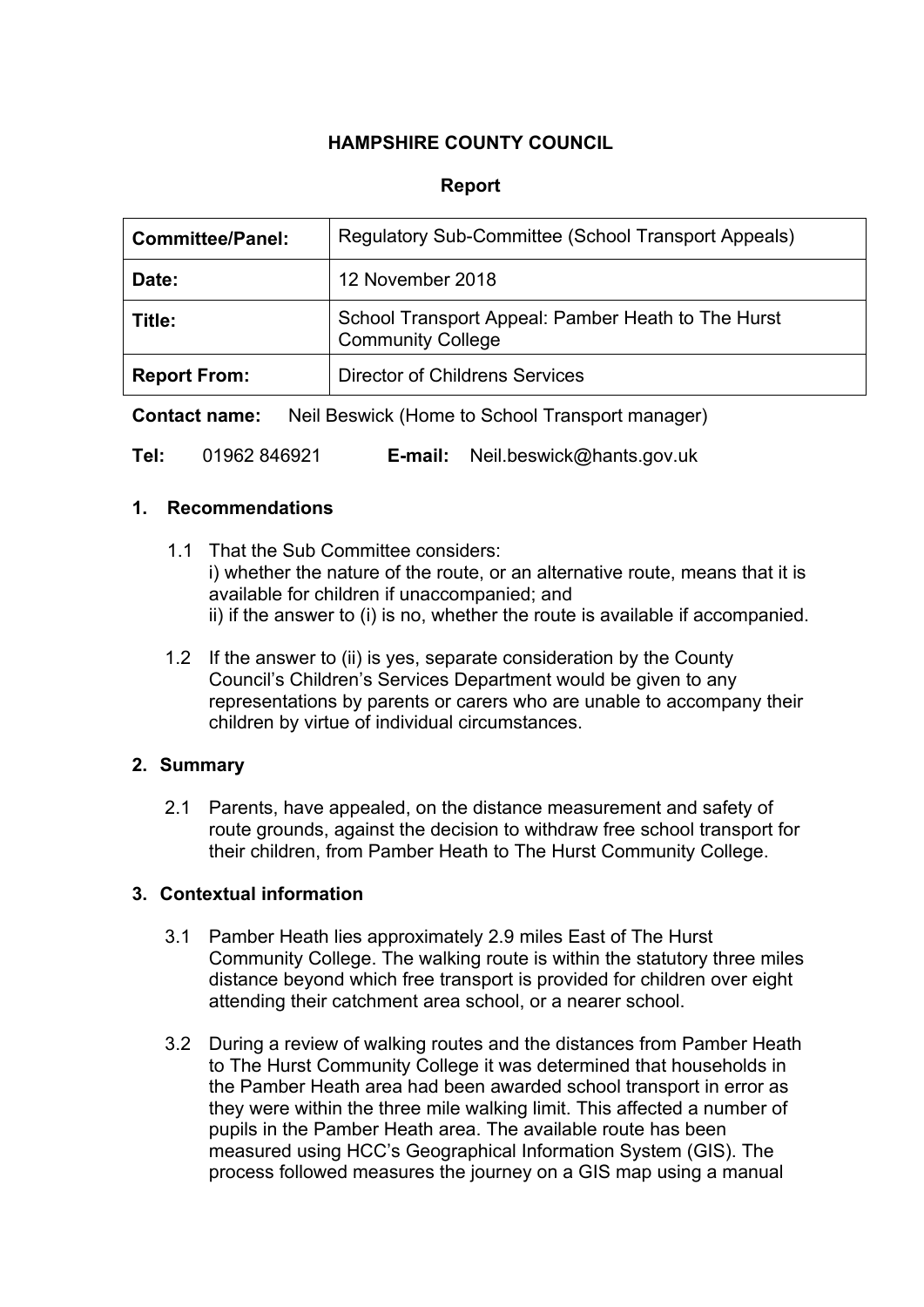tool allowing the user to closely follow available footpaths unlike a satellite navigation point to point measurement. The distance from the Appellant's home to The Hurst is 4601 meters (2.86 miles).The distance measured is from where the parent/guardian's property meets a publicly available route to the nearest available entrance to the school. A map has been provided that shows the end points and the route followed. The School Transport Manager and Passenger Transport Inspector walked the route to ensure that it was, in their opinion, safe to walk.

3.3 The Council's Road Safety Officer was commissioned to carry out a formal assessment of the route using the Road Safety GB Assessment of Walked Routes to School criteria. His report stated that the route, from a point on the Silchester Road, near to the appellant's house and on the same side of the road so requiring a similar crossing point was safe. The short route from the appellant's house to the Silchester Road is considered to be safe. The appellants were supplied a copy of the Road Safety Officer's report along with a copy of the accident statistics for the length of the route (Appendix 4). They were then invited to submit a Stage 1 Appeal as per the County Council's Home to School Transport policy which they did. That appeal was reviewed by a senior officer and the School Transport Manager. After consideration of the submissions the appeal was turned down and parents were referred to the Stage 2 appeal process.

The points raised during the Stage 1 appeals were as follow;

- Disputing the distance measured,
- The crossing point on the A340,
- The entrance point to the school measured to.
- 3.4 There are no public bus services that could be used by students to travel to The Hurst Community College. There are some 'Privilege' spaces on the reconfigured transport from Tadley, and some parents have purchased tickets from Pamber Heath to The Hurst Community College.

#### **4. The Appeal**

- 4.1 The route has to be considered against the national Road Safety GB criteria for the Assessment of Walked Routes to School (attached at Appendix 3).
- 4.2 An on-site inspection was undertaken on by a representative from Hampshire County Council's Road Safety Team. The salient points of the Road Safety Team's initial report are in Appendix 1 & 2.
- 4.3 Mr & Mrs McGarvie referred the outcome of the initial Stage 2 Appeal to the Government Ombudsman, and one of the outcomes of the Ombudsman's decision was to re-hear Mr & Mrs McGarvie's Stage 2 Appeal.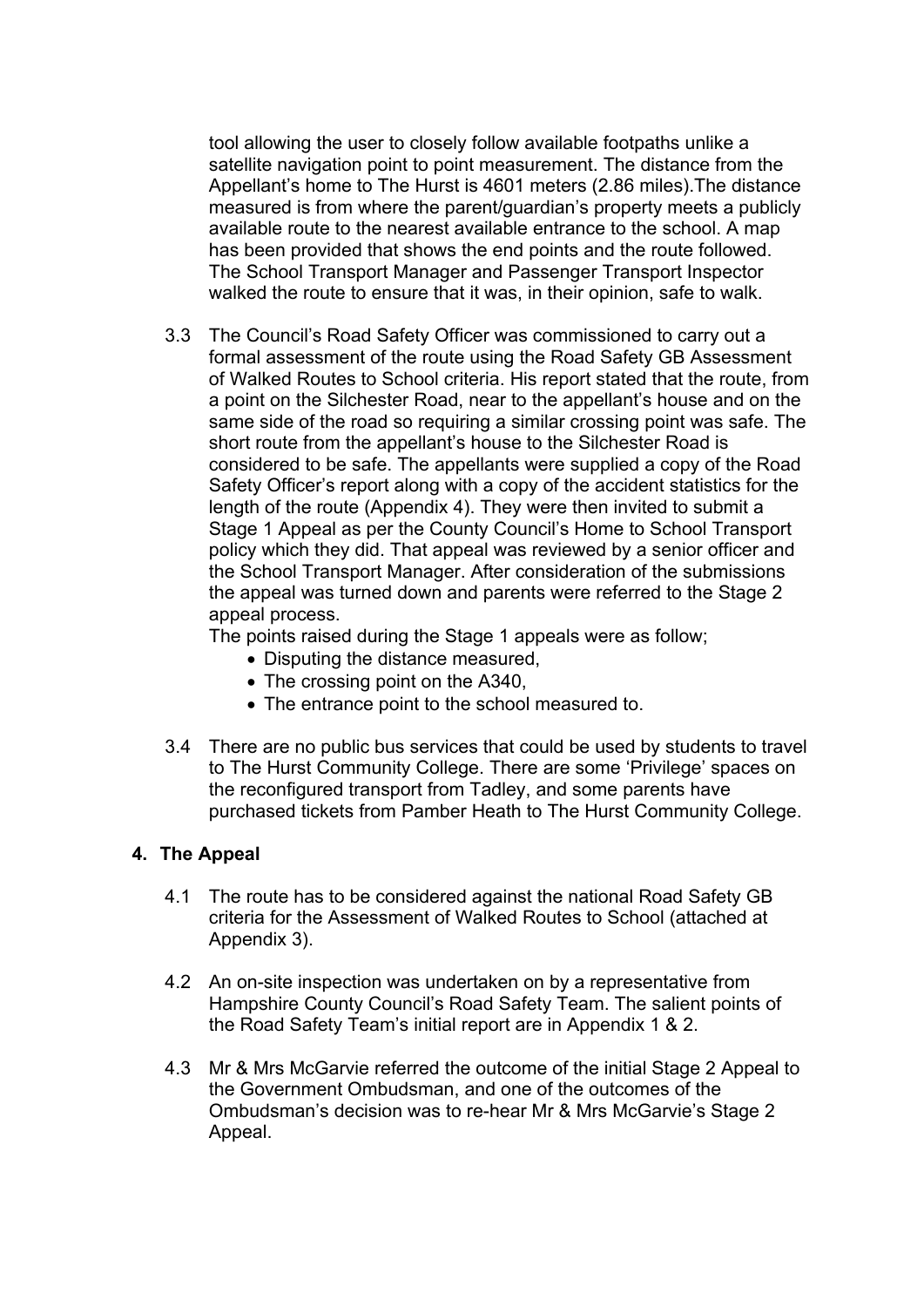# **5. Conclusion**

- 5.1 Members will have had the opportunity to inspect the walking route. The County Council's position is that, under the criteria, the walking route is available. It is for Members to consider, following the guidance of Appendix 3:
	- i) whether the nature of the route, or an alternative route, means that it is available for children if unaccompanied; and
	- $ii)$  if the answer to (i) is no, whether the route is available if accompanied.
- 5.2 If the answer to (ii) is yes, separate consideration by the Children's Services Department would be given to any representations by parents or carers who are unable to accompany their children by virtue of individual circumstances.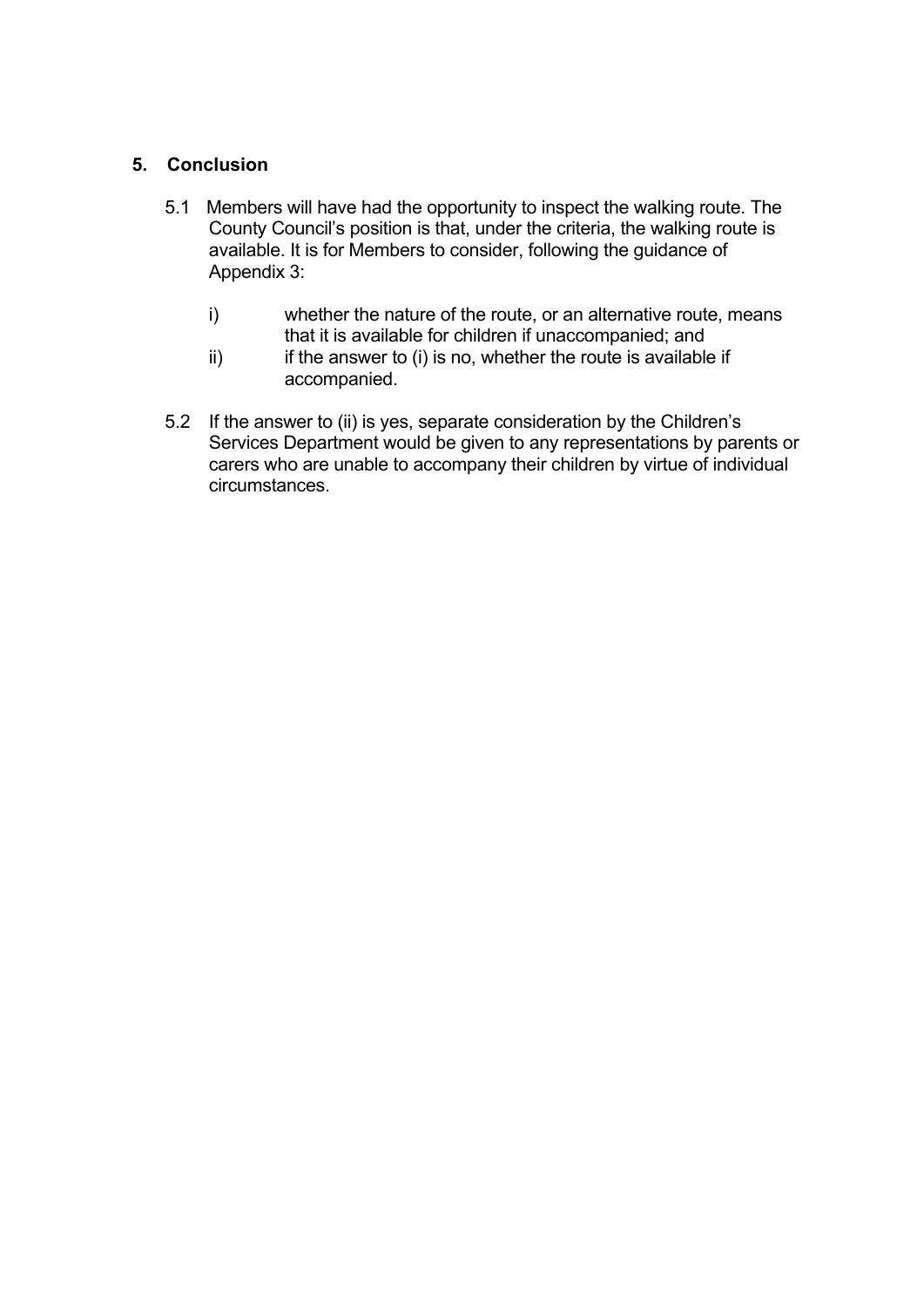#### **CORPORATE OR LEGAL INFORMATION:**

#### **Links to the Strategic Plan**

| Hampshire maintains strong and sustainable economic<br>growth and prosperity:                        | <b>No</b> |  |  |  |
|------------------------------------------------------------------------------------------------------|-----------|--|--|--|
| People in Hampshire live safe, healthy and independent<br>lives:                                     | Yes       |  |  |  |
| People in Hampshire enjoy a rich and diverse<br>environment:                                         | Yes       |  |  |  |
| People in Hampshire enjoy being part of strong,<br>inclusive communities:                            | <b>No</b> |  |  |  |
| <b>OR</b>                                                                                            |           |  |  |  |
| This proposal does not link to the Strategic Plan but, nevertheless, requires a<br>decision because: |           |  |  |  |

## **Other Significant Links**

| Links to previous Member decisions:                           |      |  |  |
|---------------------------------------------------------------|------|--|--|
| Title                                                         | Date |  |  |
|                                                               |      |  |  |
|                                                               |      |  |  |
| Direct links to specific legislation or Government Directives |      |  |  |
| Title                                                         | Date |  |  |
|                                                               |      |  |  |
|                                                               |      |  |  |

#### **Section 100 D - Local Government Act 1972 - background documents**

**The following documents discuss facts or matters on which this report, or an important part of it, is based and have been relied upon to a material extent in the preparation of this report. (NB: the list excludes published works and any documents which disclose exempt or confidential information as defined in the Act.)**

| Document |  |
|----------|--|
|          |  |

None

ocation